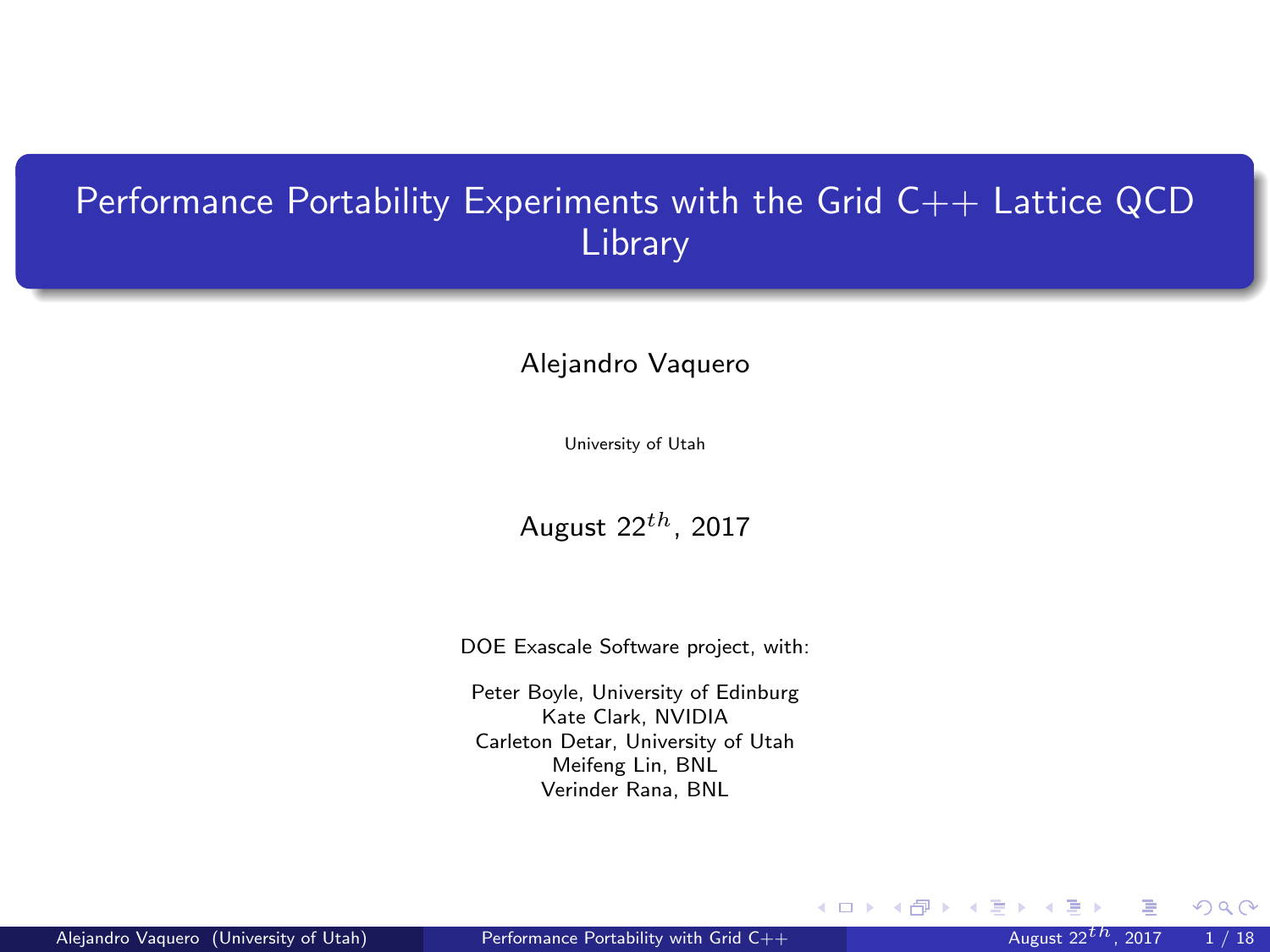### **Motivation**

### Exascale Computing

- US DOE planning to bring Exascale capable machines by 2021-2023
- The architecture is expected to be complex
	- **Heterogeneity**
	- **Complex memory hierarchy**
	- Multiple levels of parallelism
- USQCD and its partners are working on a new scientific software stack that will be Exascale-ready under the Exascale Computing Project (ECP)

#### ECP requirements

- **Efficiency** 
	- The code must exploit the multiple levels of parallelism of the exascale architectures, as well as its heterogenous nature
	- Communications are expected to become a serious bottleneck and might deserve special treatment
- **Flexibility and ease of use** 
	- The code must be flexible enough so the different algorithms required in our physics calculations can be implemented in a simple way
	- Support for several layers of abstraction that simplify the development
- Performance Portability
	- The code should be portable with minimal modifications, while preserving competitive performance

 $\Omega$ 

 $\left\{ \begin{array}{ccc} 1 & 0 & 0 \\ 0 & 1 & 0 \end{array} \right\}$  ,  $\left\{ \begin{array}{ccc} 0 & 0 & 0 \\ 0 & 0 & 0 \end{array} \right\}$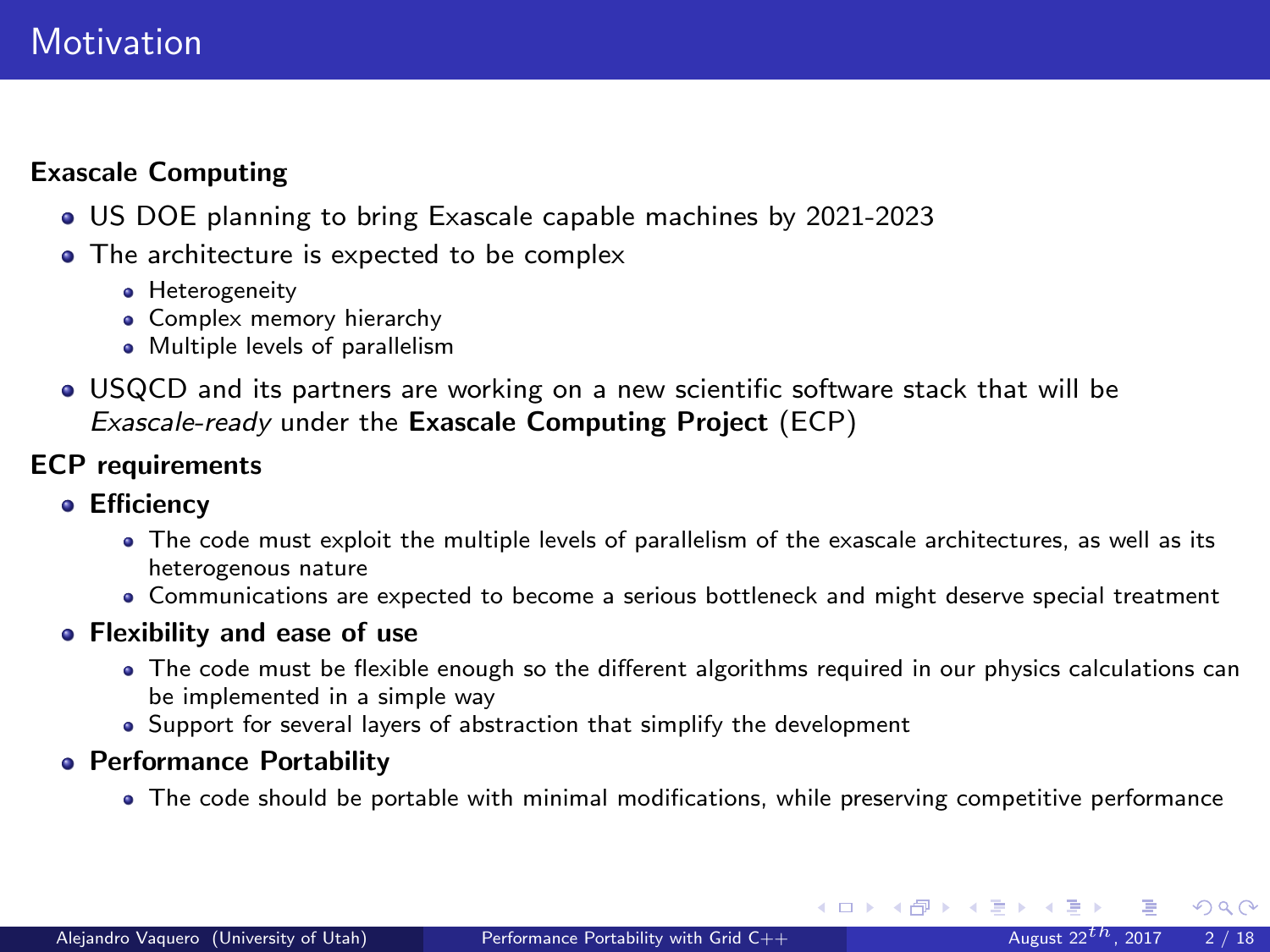Data parallel  $C++$  mathematical object library

P. A. Boyle, G. Cossu, A. Yamaguchi, A. Portelli

<https://www.github.com/paboyle/Grid>

- Adapted for Quantum Field Theories
- Abstracts away the complexities of the target machine
	- Efficient: Offers a high level interface that exploits all levels of parallelism

MPI ⊗ OpenMP ⊗ SIMD

- Flexible: Uses  $C++$  classes to wrap SIMD intrinsics
	- Object operations are defined independently of vector length or layout
	- Vector class operator directly translated into intrinsic code
	- Performance not impacted by the high-level interface
	- Current supported SIMD instruction sets: SSE4, AVX, AVX2, AVX512, IMCI, ARM Neon, QPX
- Performance portable: Easily hits maximum memory bandwidth in supported platforms
	- Different architectures are supported through redefinitions of the SIMD intrinsics
	- Unfortunately this approach won't work for Gpus

Indeed GPU support is missing from the list

 $\Omega$ 

メロト メ何 トメ ヨ トメ ヨ ト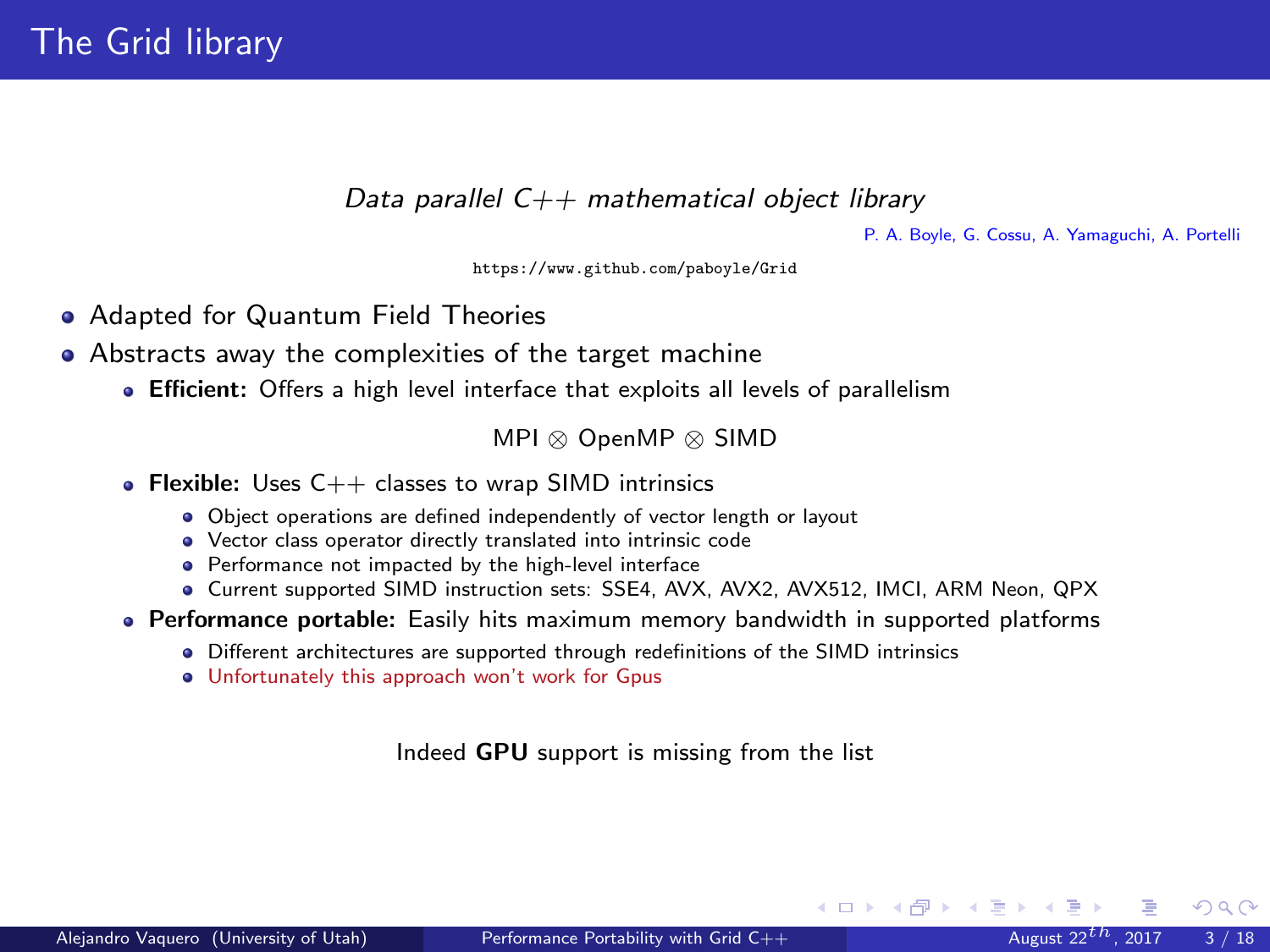- Quantum Chromo Dynamics (QCD) is our current theory to describe the strong force
- $\bullet$  QCD is simulated in supercomputers in a  $4D$ lattice
	- Each site of the lattice carries complex vectors of 3 or 12 components
	- Each link of the lattice carries a SU(3) matrix  $(3 \times 3$  complex matrix)
	- There are  $\overline{D}$  independent links per site ( $\overline{D}$  = dimension)
	- (Anti)Periodic boundary conditions are enforced on each dimension
- **•** Grid implements natively the required datatypes (complex matrices, vectors...)



**K ロ ⊁ K 倒 ≯ K 差 ≯ K**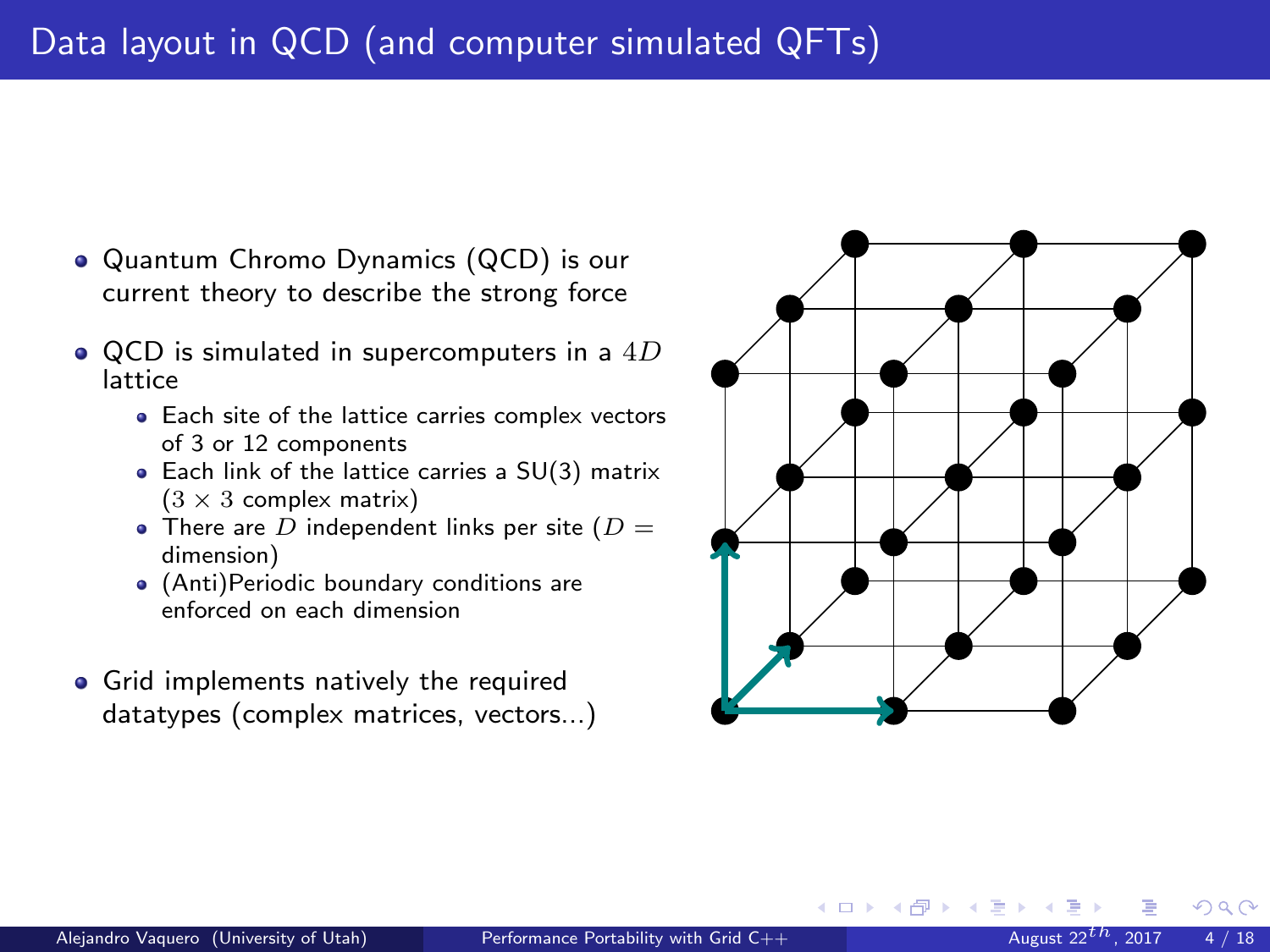## SIMD parallelism in Grid

- Split the lattice in virtual nodes (outer sites)
- **Each simd lane deals with a virtual node** (inner sites)

#### Advantages Easily to parallelize

#### Disadvantages

Permutations/rotations to keep the right boundary conditions

Vector datatypes appear at the lowest level (AoSoV)

| $\int a_1^{11} a_2^{11} a_3^{11} a_4^{11}$                                                             | $a_1^{12}a_2^{12}a_3^{12}a_4^{12}$   | $a_1^{13}a_2^{13}a_3^{13}a_4^{13}$    |
|--------------------------------------------------------------------------------------------------------|--------------------------------------|---------------------------------------|
| $\begin{pmatrix} a_1^{21}a_2^{21}a_3^{21}a_4^{21}\\ \\ a_1^{31}a_2^{31}a_3^{31}a_4^{31} \end{pmatrix}$ | $a_1^{22}a_2^{22}a_3^{22}a_4^{22}\,$ | $a_1^{23} a_2^{23} a_3^{23} a_4^{23}$ |
|                                                                                                        | $a_1^{32}a_2^{32}a_3^{32}a_4^{22}\\$ | $a_1^{33}a_2^{33}a_3^{33}a_4^{33}$    |



**K ロ ト K 御 ト K ミ ト** 

 $QQ$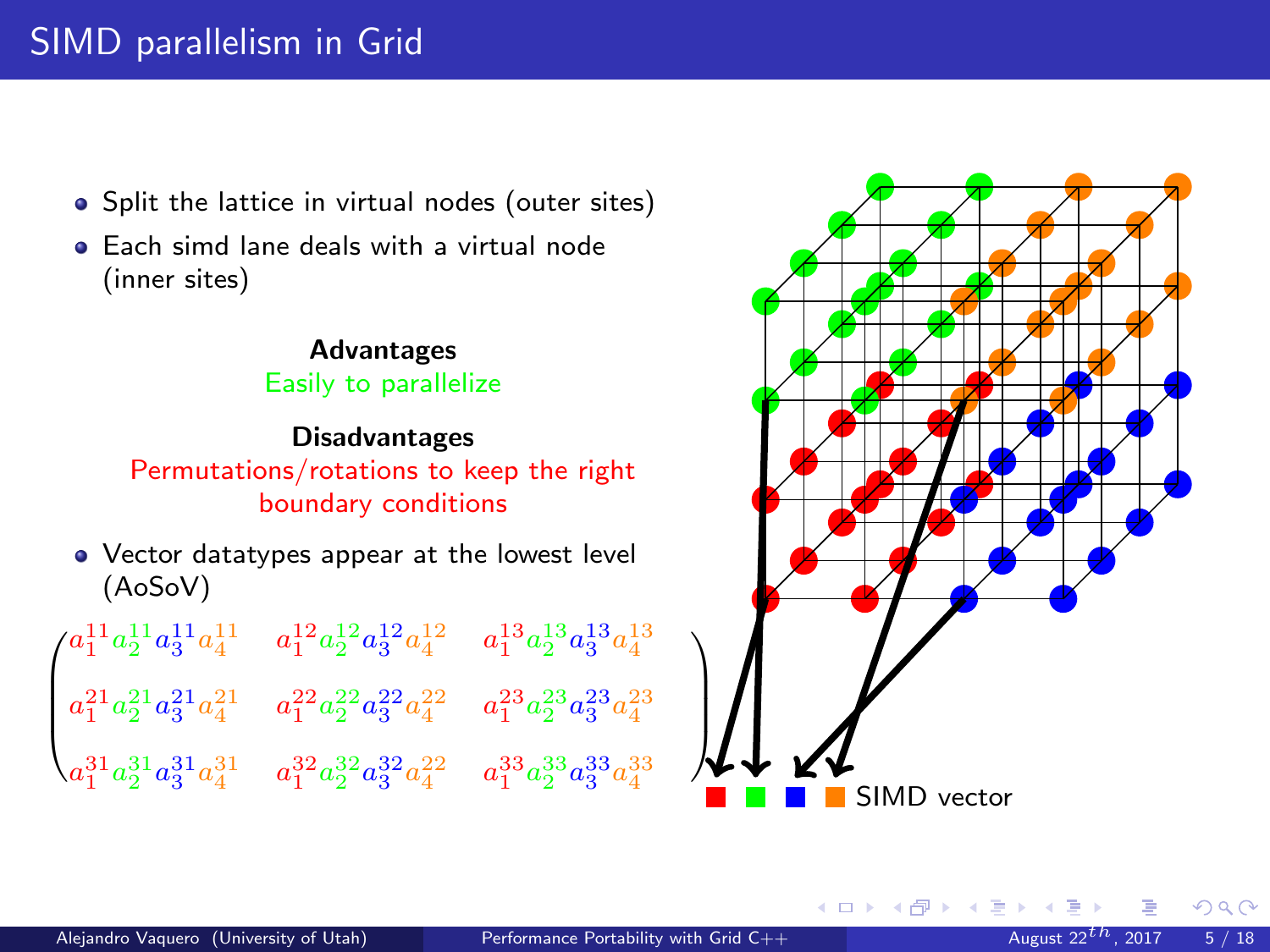### Expression Templates in Grid

 $\bullet$  Using  $C++11$  templates we can abstract complex datatypes and treat them as numbers in an expression

```
Grid grid(vol); \frac{1}{2} Creates a cartesian grid of points
Lattice<Su3f> x(&grid); // Creates objects that populate the cartesian
Lattice<Su3f> y(&grid); // grid with SuNf objects (= SU3 matrix single
Lattice<Su3f> z(&grid); // precision)
```
 $z = x*(y+x) - y*y;$  // Expression to be evaluated

- Achieved through a recursive evaluation of expressions
- Sample code for the miniapp used for portability tests:

```
template <typename Op, typename T1,typename T2>
inline Lattice<obj> & operator=(const LatticeBinaryExpression<Op,T1,T2> expr) {
  #pragma omp parallel for
  for(int ss = 0; ss < this->oSites(); ss++) {
    _{\text{odata[ss]} = \text{eval(ss,expr)};
  }
  return *this;
}
template <typename Op, typename T1, typename T2>
auto inline eval (const unsigned int ss, const LatticeBinaryExpression<Op,T1,T2> &expr)
-> decltype(expr.Op.func(eval(ss,expr.arg1),eval(ss,expr.arg2))) {
  return expr.Op.func(eval(ss,expr.arg1),eval(ss,expr.arg2));
}
template<class obj>
inline obj& eval(const unsigned int ss, const Lattice<obj> arg) {
  return arg._odata[ss];
}
                                                                                  \left\{ \begin{array}{ccc} 1 & 0 & 0 \\ 0 & 1 & 0 \end{array} \right\} , \left\{ \begin{array}{ccc} 0 & 0 & 0 \\ 0 & 0 & 0 \end{array} \right\}
```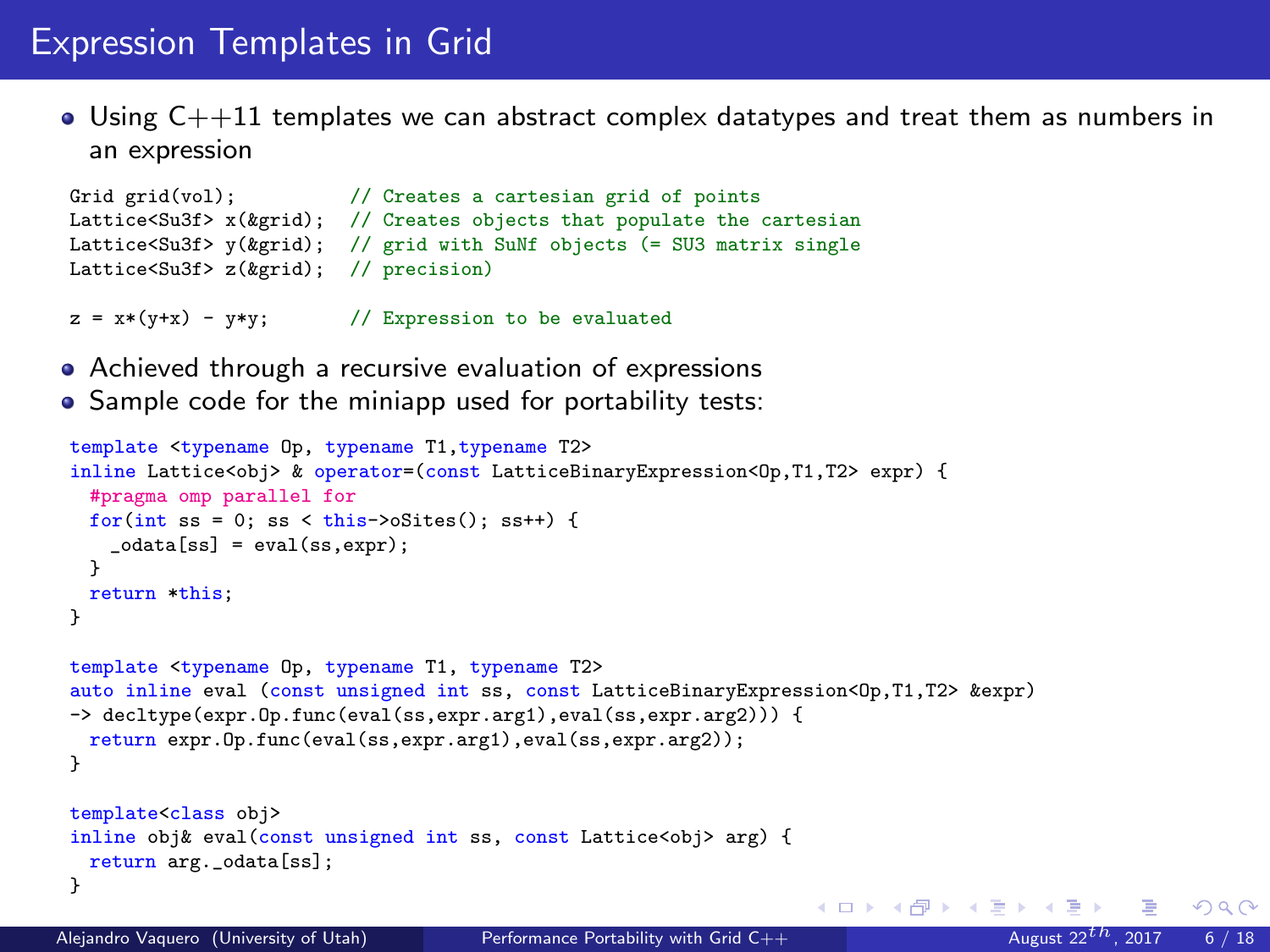- Porting to GPUs quite challenging
	- C++11 code strongly based on STL, which is not well supported in GPUs
	- Deep templating makes deep copy (or unified memory) a requirement
	- Achieving coalesced access with the AoSoV layout can be complicated
- **•** Several possibilities

OpenACC/OpenMP

- **•** Directive-based, unifies code
- **•** Easy to adapt existing code
- **a** Portable
- Lacks deep copy support
- $\bullet$  Use in  $C++$  code non-trivial
- **Compiler dependent**
- Developer has little control

Jitify

- **CUDA** extensions not needed
- **CPU-GPU** execution policies can be present simultaneously
- **Runtime compilation might** affect performance
- **Kernel functions must be** supplied in header files

www.github.com/NVIDIA/jitify

### CUDA

- Most mature approach
- $\bullet$  C++ support improving
- Developer has full control
- **a** Need to write CUDA kernels, code branching
- Only NVIDIA GPU support
- Must add host \_\_device\_\_ decorations

メロメ メ御 メメ きょくきょ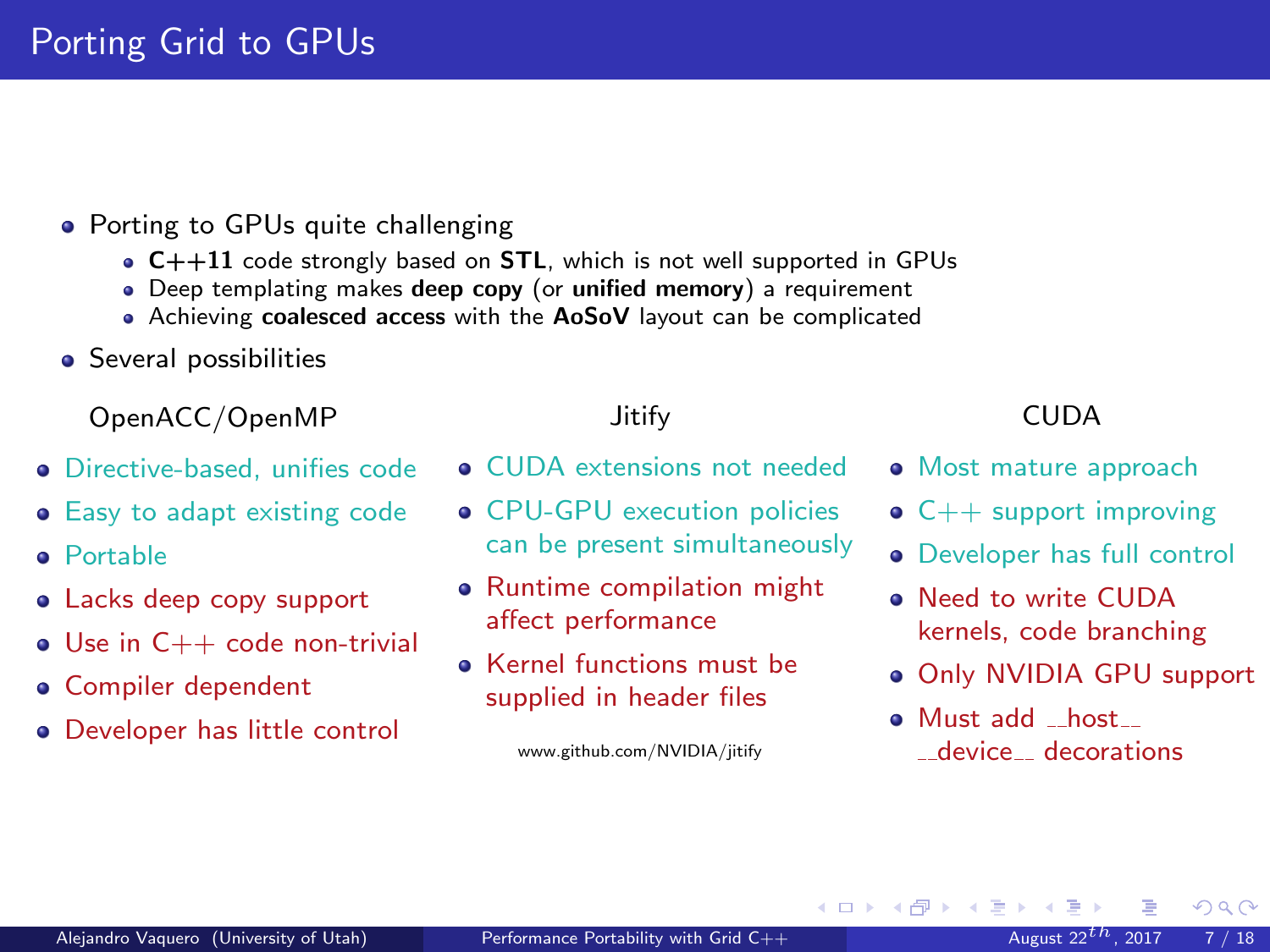#### Kernel examples

| #pragma acc parallel loop independent copyin(expr[0:1])<br>for(int ss = 0; ss < this->oSites(); ss++) {<br>OpenACC<br>$-cdata[ss] = eval(ss,expr);$<br>#pragma omp target device(0) map(to:expr) map(tofrom:_odata[0:this->oSites()])<br>#pragma omp teams distribute parallel for<br>OpenMP<br>$for(int ss = 0; ss < this>\gt;oSites(); ss++)$ {<br>$-cdata[ss] = eval(ss,expr);$<br>static const Location ExecutionSpaces[] = DEVICE;<br>policy = ExecutionPolicy(location)<br>Jitify<br>parallel_for(policy, 0, this->oSites(),<br>JITIFY_LAMBDA( (_odata, expr), _odata[i]=eval(ss,expr); ) );<br>template <class class="" expr,="" obj=""> __global__<br/>void ETapply(int N, obj *_odata, Expr Op) {<br/><math>int</math> ss = blockIdx.x;<br/><math>_{\text{odata[ss]}=\text{eval}(ss,0p)}</math>;<br/><b>CUDA</b></class> |  |   |
|-----------------------------------------------------------------------------------------------------------------------------------------------------------------------------------------------------------------------------------------------------------------------------------------------------------------------------------------------------------------------------------------------------------------------------------------------------------------------------------------------------------------------------------------------------------------------------------------------------------------------------------------------------------------------------------------------------------------------------------------------------------------------------------------------------------------------------------|--|---|
|                                                                                                                                                                                                                                                                                                                                                                                                                                                                                                                                                                                                                                                                                                                                                                                                                                   |  |   |
|                                                                                                                                                                                                                                                                                                                                                                                                                                                                                                                                                                                                                                                                                                                                                                                                                                   |  |   |
|                                                                                                                                                                                                                                                                                                                                                                                                                                                                                                                                                                                                                                                                                                                                                                                                                                   |  |   |
|                                                                                                                                                                                                                                                                                                                                                                                                                                                                                                                                                                                                                                                                                                                                                                                                                                   |  |   |
|                                                                                                                                                                                                                                                                                                                                                                                                                                                                                                                                                                                                                                                                                                                                                                                                                                   |  |   |
|                                                                                                                                                                                                                                                                                                                                                                                                                                                                                                                                                                                                                                                                                                                                                                                                                                   |  |   |
|                                                                                                                                                                                                                                                                                                                                                                                                                                                                                                                                                                                                                                                                                                                                                                                                                                   |  |   |
|                                                                                                                                                                                                                                                                                                                                                                                                                                                                                                                                                                                                                                                                                                                                                                                                                                   |  |   |
|                                                                                                                                                                                                                                                                                                                                                                                                                                                                                                                                                                                                                                                                                                                                                                                                                                   |  |   |
|                                                                                                                                                                                                                                                                                                                                                                                                                                                                                                                                                                                                                                                                                                                                                                                                                                   |  |   |
|                                                                                                                                                                                                                                                                                                                                                                                                                                                                                                                                                                                                                                                                                                                                                                                                                                   |  |   |
|                                                                                                                                                                                                                                                                                                                                                                                                                                                                                                                                                                                                                                                                                                                                                                                                                                   |  |   |
|                                                                                                                                                                                                                                                                                                                                                                                                                                                                                                                                                                                                                                                                                                                                                                                                                                   |  |   |
|                                                                                                                                                                                                                                                                                                                                                                                                                                                                                                                                                                                                                                                                                                                                                                                                                                   |  |   |
|                                                                                                                                                                                                                                                                                                                                                                                                                                                                                                                                                                                                                                                                                                                                                                                                                                   |  |   |
|                                                                                                                                                                                                                                                                                                                                                                                                                                                                                                                                                                                                                                                                                                                                                                                                                                   |  |   |
|                                                                                                                                                                                                                                                                                                                                                                                                                                                                                                                                                                                                                                                                                                                                                                                                                                   |  |   |
|                                                                                                                                                                                                                                                                                                                                                                                                                                                                                                                                                                                                                                                                                                                                                                                                                                   |  |   |
|                                                                                                                                                                                                                                                                                                                                                                                                                                                                                                                                                                                                                                                                                                                                                                                                                                   |  |   |
|                                                                                                                                                                                                                                                                                                                                                                                                                                                                                                                                                                                                                                                                                                                                                                                                                                   |  |   |
|                                                                                                                                                                                                                                                                                                                                                                                                                                                                                                                                                                                                                                                                                                                                                                                                                                   |  | ł |
|                                                                                                                                                                                                                                                                                                                                                                                                                                                                                                                                                                                                                                                                                                                                                                                                                                   |  |   |
| LatticeBinaryExpression <op, t1,="" t2=""> temp = expr;</op,>                                                                                                                                                                                                                                                                                                                                                                                                                                                                                                                                                                                                                                                                                                                                                                     |  |   |
| ETapply <decltype(temp),obj> &lt;&lt;<nbs,nts>&gt;&gt;(this-&gt;oSites(),this-&gt;_odata,temp);</nbs,nts></decltype(temp),obj>                                                                                                                                                                                                                                                                                                                                                                                                                                                                                                                                                                                                                                                                                                    |  |   |

 $299$ 

メロトメ 御 トメ 君 トメ 君 ト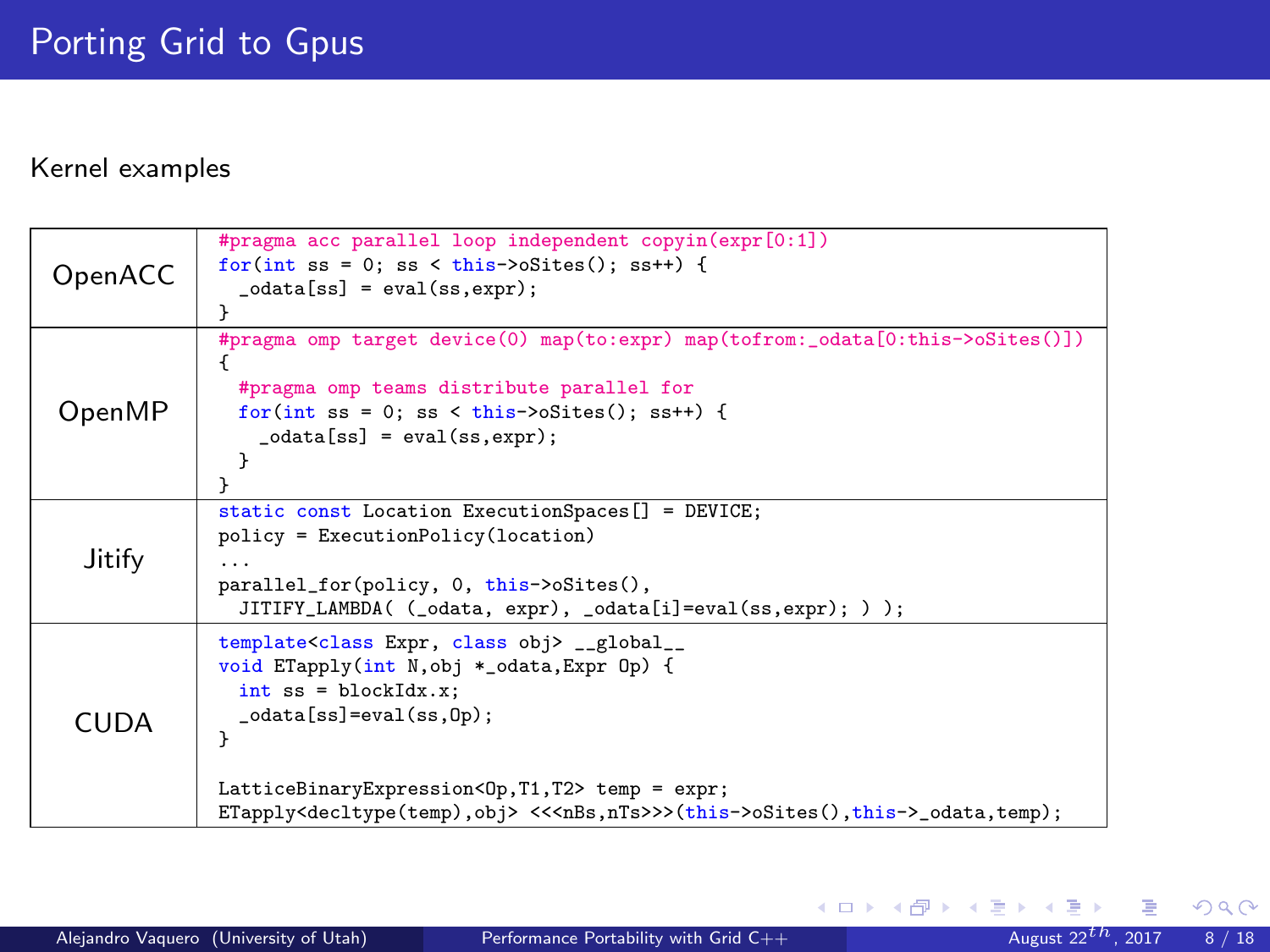- Gpu compilers won't give coalesced access in a AoSoV layout
	- Usually they assign a whole vector to a thread, and performance decreases due to register spilling
	- Performance can be improved with a coalesced wrapper that dynamically transforms the layout
- But Grid's native layout can be effectively used by the gpu giving coalesced access
	- Assign osites −→ blocks, isites −→ threads
- Requires some modifications to make the Expression Templates work properly

$$
\begin{pmatrix} a_1^{11}a_2^{11}a_3^{11}a_4^{11} & a_1^{12}a_2^{12}a_3^{12}a_4^{12} & a_1^{13}a_2^{13}a_3^{13}a_4^{13} \\ a_1^{21}a_2^{21}a_3^{21}a_4^{21} & a_1^{22}a_2^{22}a_3^{22}a_4^{22} & a_1^{23}a_2^{23}a_3^{23}a_4^{23} \\ a_1^{31}a_2^{31}a_3^{31}a_4^{31} & a_1^{32}a_2^{32}a_3^{32}a_4^{22} & a_1^{33}a_2^{33}a_3^{33}a_4^{33} \end{pmatrix} \longrightarrow \begin{pmatrix} a_1^{11} & \cdots \\ \vdots & \ddots \\ \text{Thread 1} & \text{Thread 2} \\ \vdots & \ddots & \ddots \\ \text{Thread 2} & \text{Thread 3} \end{pmatrix}
$$

Each osite is a vectorized matrix, each isite access a particular simd lane of the vectorized matrix

 $\Omega$ 

メロメ メ御 メメ きょくきょ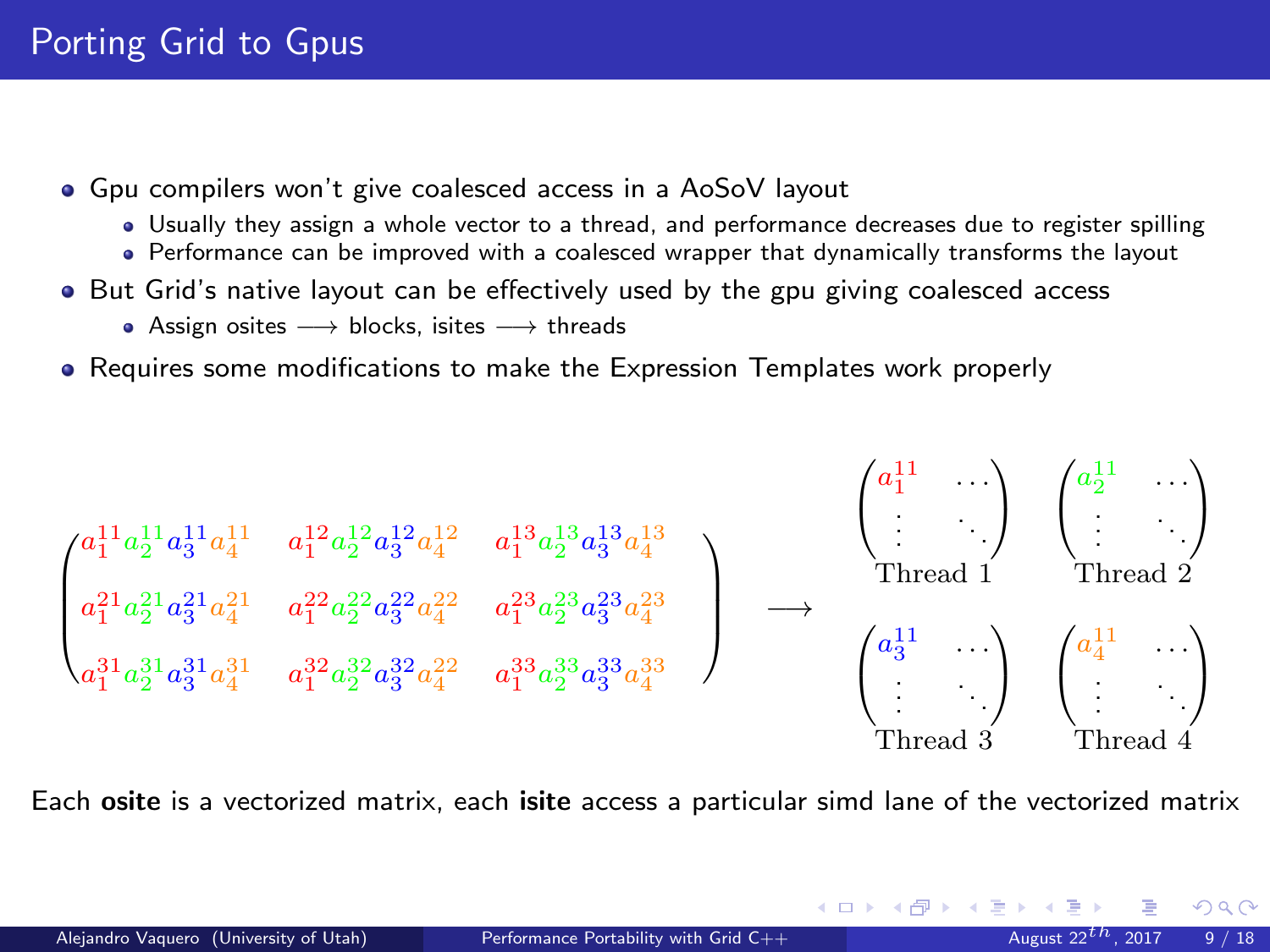```
template<class Expr, class vObj> __global__ void ETapply(obj *_odata,Expr Op) {
 typedef typename vObj::scalar_object sObj;
 auto sD = evalS(blockIdx.x, Op, threadIdx.x);mergeS( odata[blockIdx.x], sD, threadIdx.x);
}
template <typename Op, typename T1,typename T2>
inline Lattice<vObj> & operator=(const LatticeBinaryExpression<Op.T1.T2> expr) {
#ifdef __NVCC__
 ETapply<decltype(expr), vObj> <<<this->oSites(), this->iSites()>>> (this-> odata, expr);
#else
 // CPU code goes here...
#endif
 return *this;
}
template <typename Op, typename T1, typename T2>
auto inline evalS (const unsigned int ss, const LatticeBinaryExpression<Op.T1,T2> &expr, const int tIdx)
-> decltype(expr.Op.func(evalS(ss,expr.arg1,tIdx), evalS(ss,expr.arg2,tIdx))) {
 return expr.Op.func(evalS(ss,expr.arg1,tIdx), eval(ss,expr.arg2,tIdx));
}
template<class vObj> inline auto evalS(const unsigned int ss, const Lattice<vObj> arg, const int tIdx) {
 auto sD = extractS<vObj, sObj>(arg. odata[ss], tIdx);
 return (sObj) sD;
}
```
 $\Omega$ 

メロト メ御 トメ きょ メきょ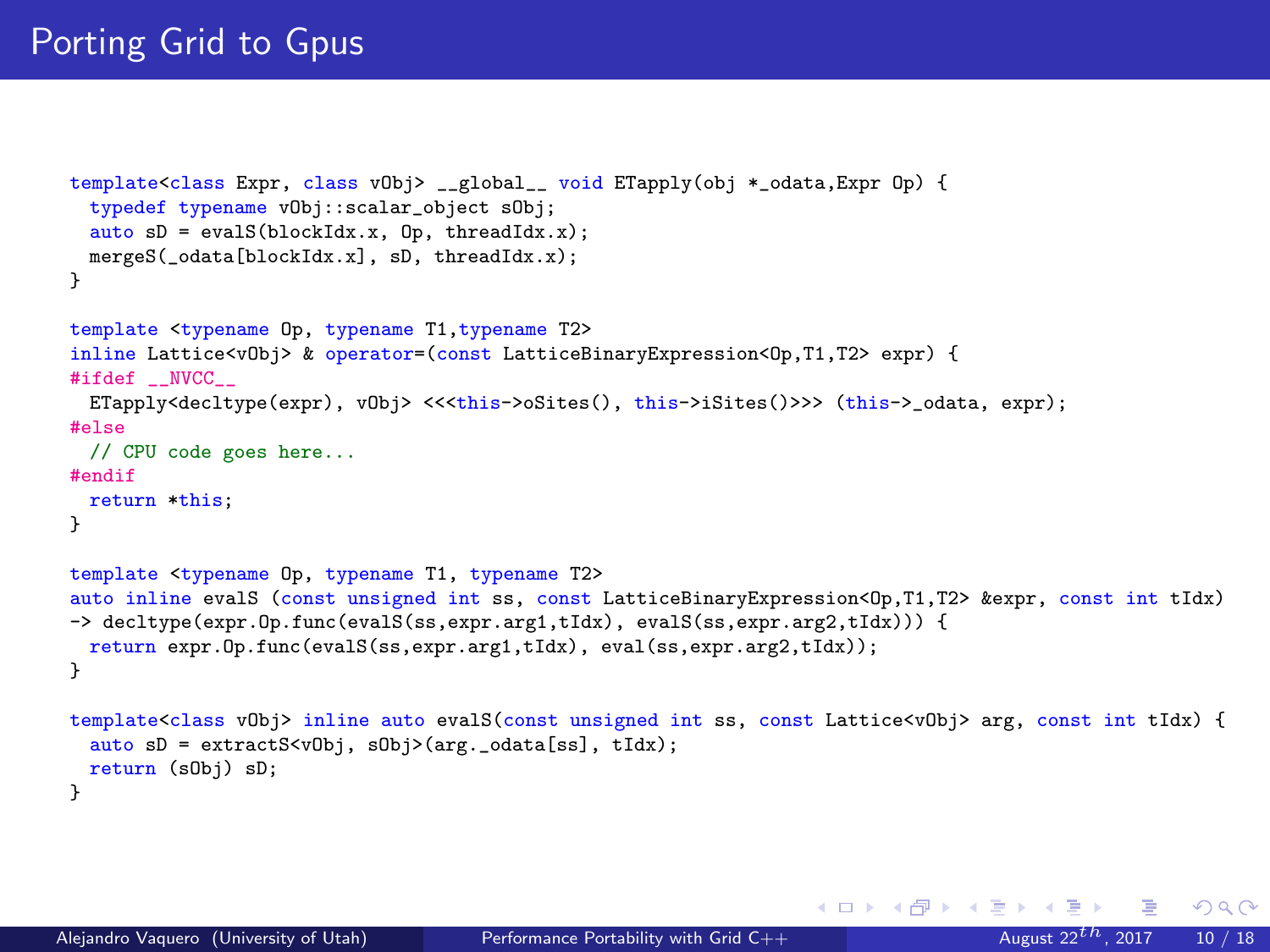### Porting Grid to Gpus

- Appx. stream triad (ST)
- OpenAcc scalar datatype
- Jitify scalar datatype
- Jitify vector datatype
- Jitify vector w/coalesced ptr
- CUDA scalar datatype
- CUDA scalar w/ coalesced ptr
- CUDA w/ Grid native datatype

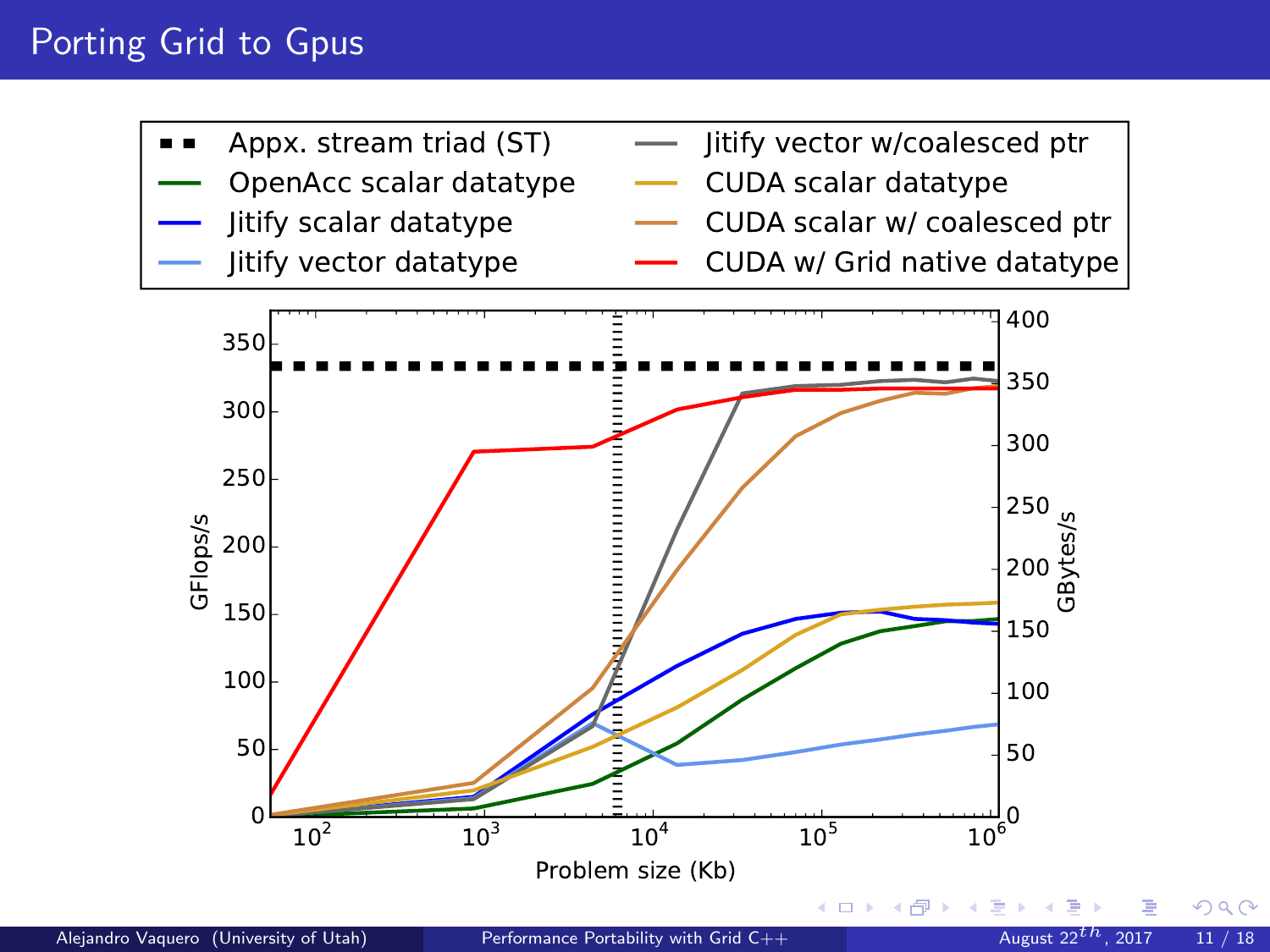### Porting Grid to Gpus

 $\bullet$  Comparison P100, V100, KNL. CUDA + Grid Native datatypes

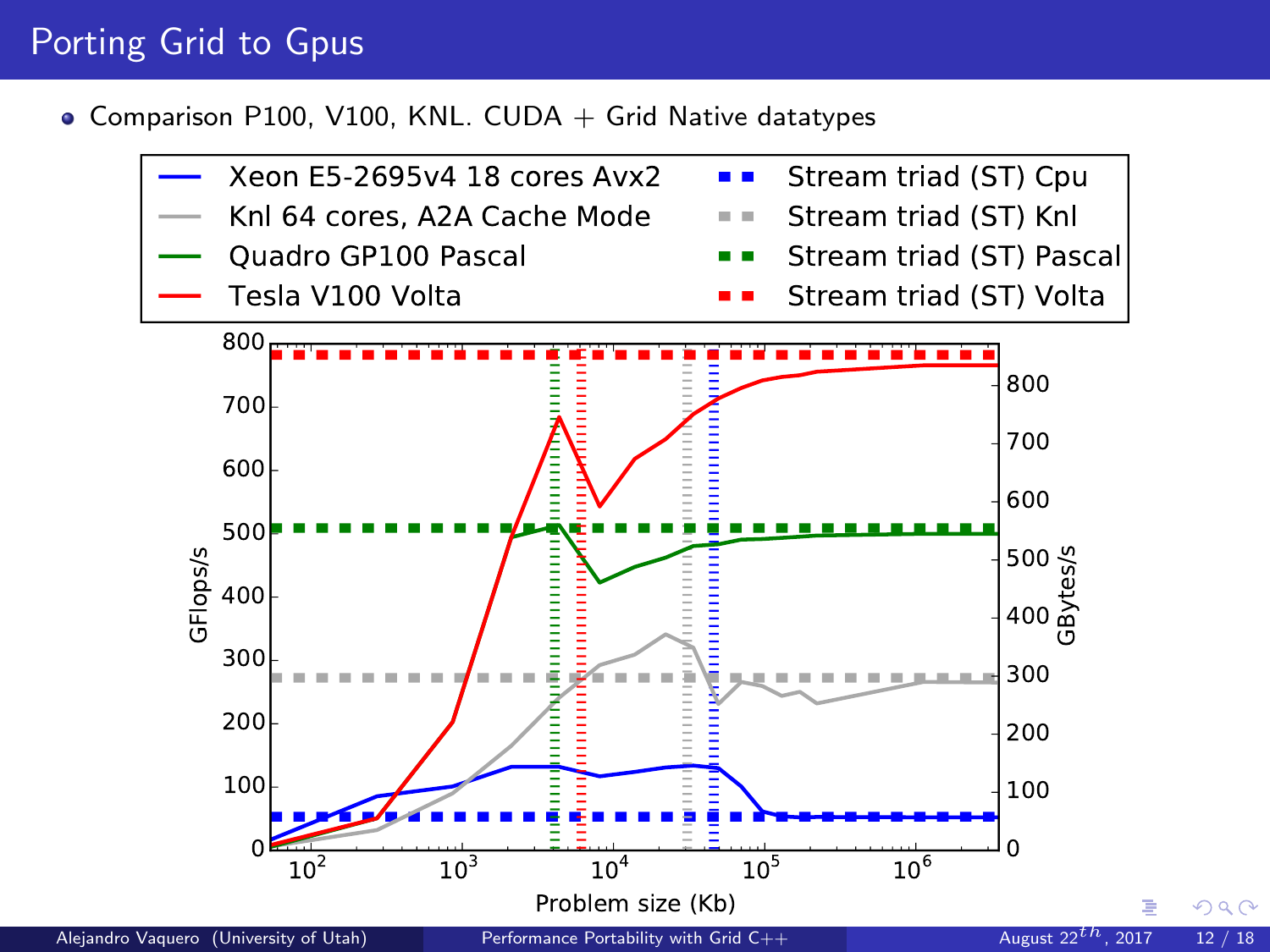### Porting Grid to Gpus

- Results with native datatypes almost independent of vector length
- Can be improved if we assign several vectors per block



 $299$ 

**K ロ ▶ イ 伊 ▶ イ ヨ**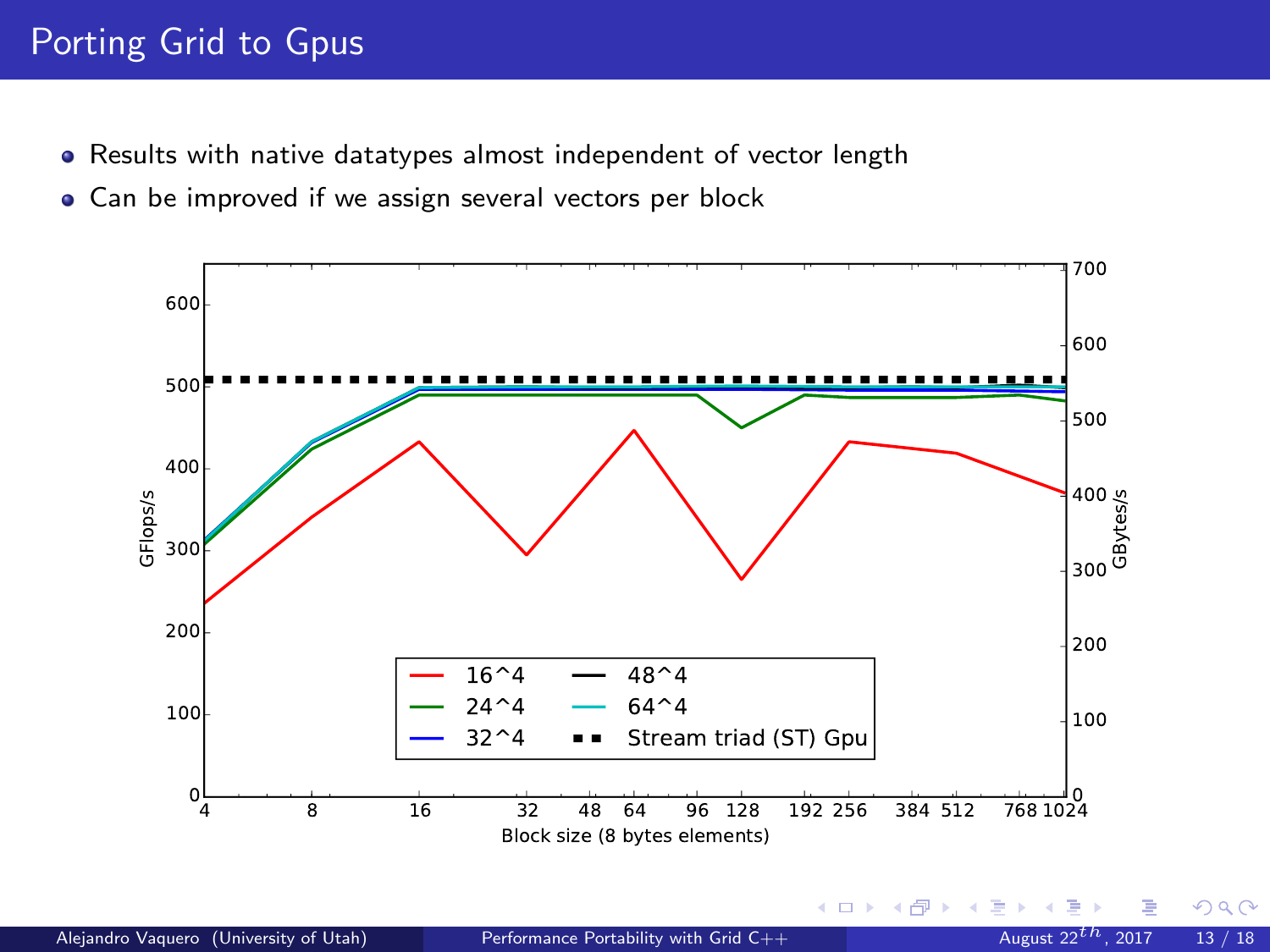# Summary Grid

### Main difficulties

- By design Grid easily create many temporary objects (constructor calls) during any operation
- The coalesced pointer also requires calls to constructors to operate
- In most implementations constructors are not easily called from device code
	- OpenACC completely forbids this
	- CUDA is more relaxed, but we still find segfaults
	- Jifity directly uses the GNU compiler and seemed to be the most flexible approach
- Unified memory is a must for our implementation
- **OpenACC** offers easy portability, but it's not mature enough and performance is not good
- Jitify must place kernels and datatypes in header files, which can be cumbersome
- **CUDA** with native Grid datatypes
	- **•** Superb performance
	- No need to change the layout
	- The nvcc compiler might struggle with the  $C++$
	- . What do we do with the STL?
- Other members of the team are trying other approaches. For example, NIM (see Xian-Yong Jin's talk Wed. 2:35PM)

### Next steps

- $\bullet$  Integrate Grid's ET (not our stripped down version), tough  $C++$  test for the compilers
- Implement a simple linear operator  $w = Mv$  (dslash)

 $\Omega$ 

 $\left\{ \begin{array}{ccc} 1 & 0 & 0 \\ 0 & 1 & 0 \end{array} \right\}$  ,  $\left\{ \begin{array}{ccc} 0 & 0 & 0 \\ 0 & 0 & 0 \end{array} \right\}$  ,  $\left\{ \begin{array}{ccc} 0 & 0 & 0 \\ 0 & 0 & 0 \end{array} \right\}$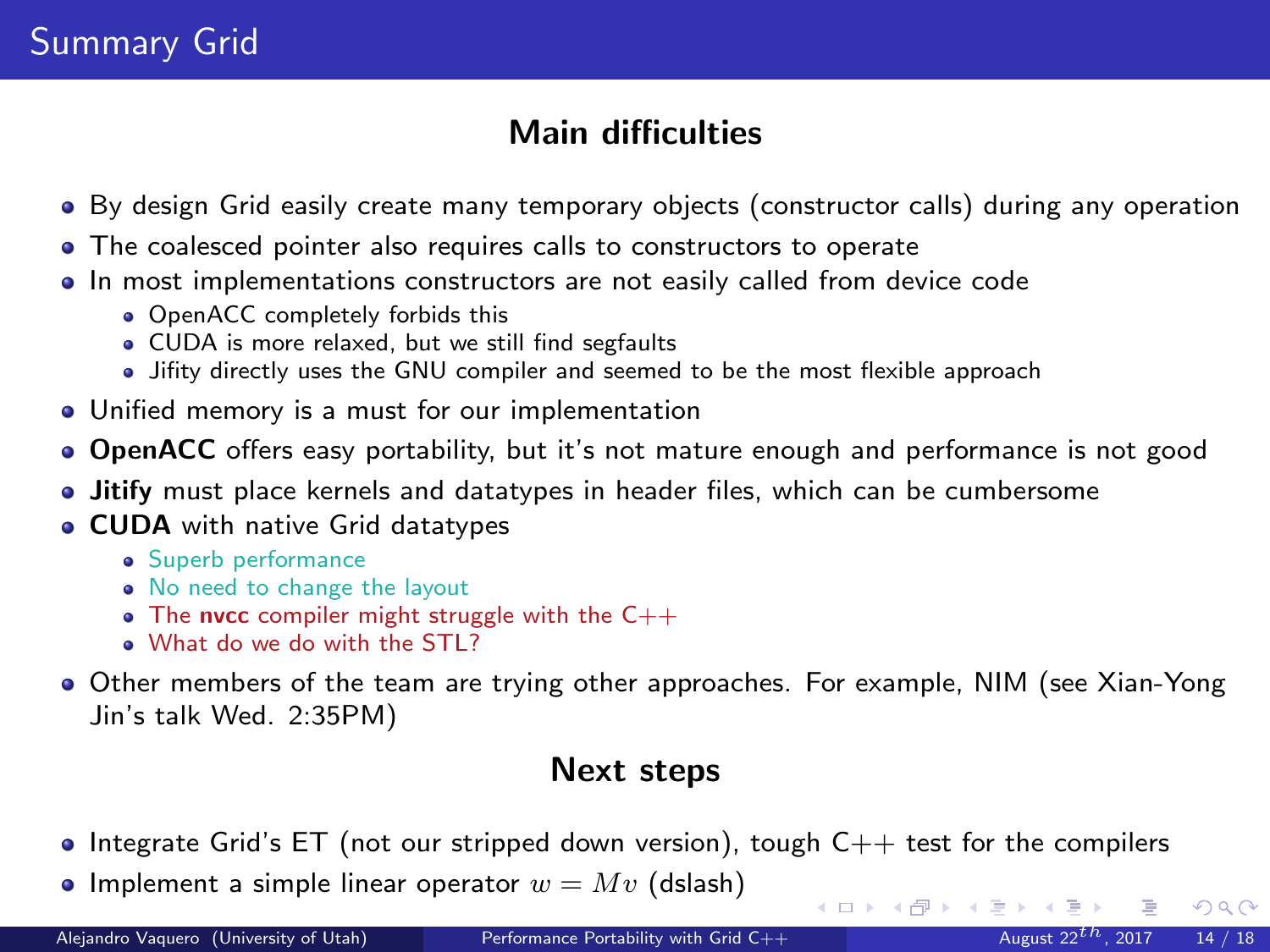- Single Right Hand Side (SRHS) Case:
- Naive Implementation: No explicit vectorization over lattice sites
	- Not much vectorization opportunity for compiler
	- $\bullet$  3  $\times$  3 and 3  $\times$  4 complex matrices. short trip count loops
- **Expect performance similar to legacy** codes on KNL
- **a** Lack of vectorization causes low performance on KNL
- GPU Performance is very good
	- 80% of QUDA Library on P100
	- No vectorization needed due to SIMT programming model
	- **Each thread works on single site, in** scalar mode

#### Single RHS Dslash Kernel



V100 results from NVIDIA, P100 result from SummitDev (OLCF), KNL results from Cori (NERSC). KNL nodes have 68 cores, but in some cases (QPhiX AVX512) only 64 may have been used, for load balance reasons. Lattice volume was  $32^4$  sites: B. Joo (JLab) T. Kurth and J.Deslippe (NERSC), K. Clark (NVIDIA)

**←ロ ▶ ← イ 同 →**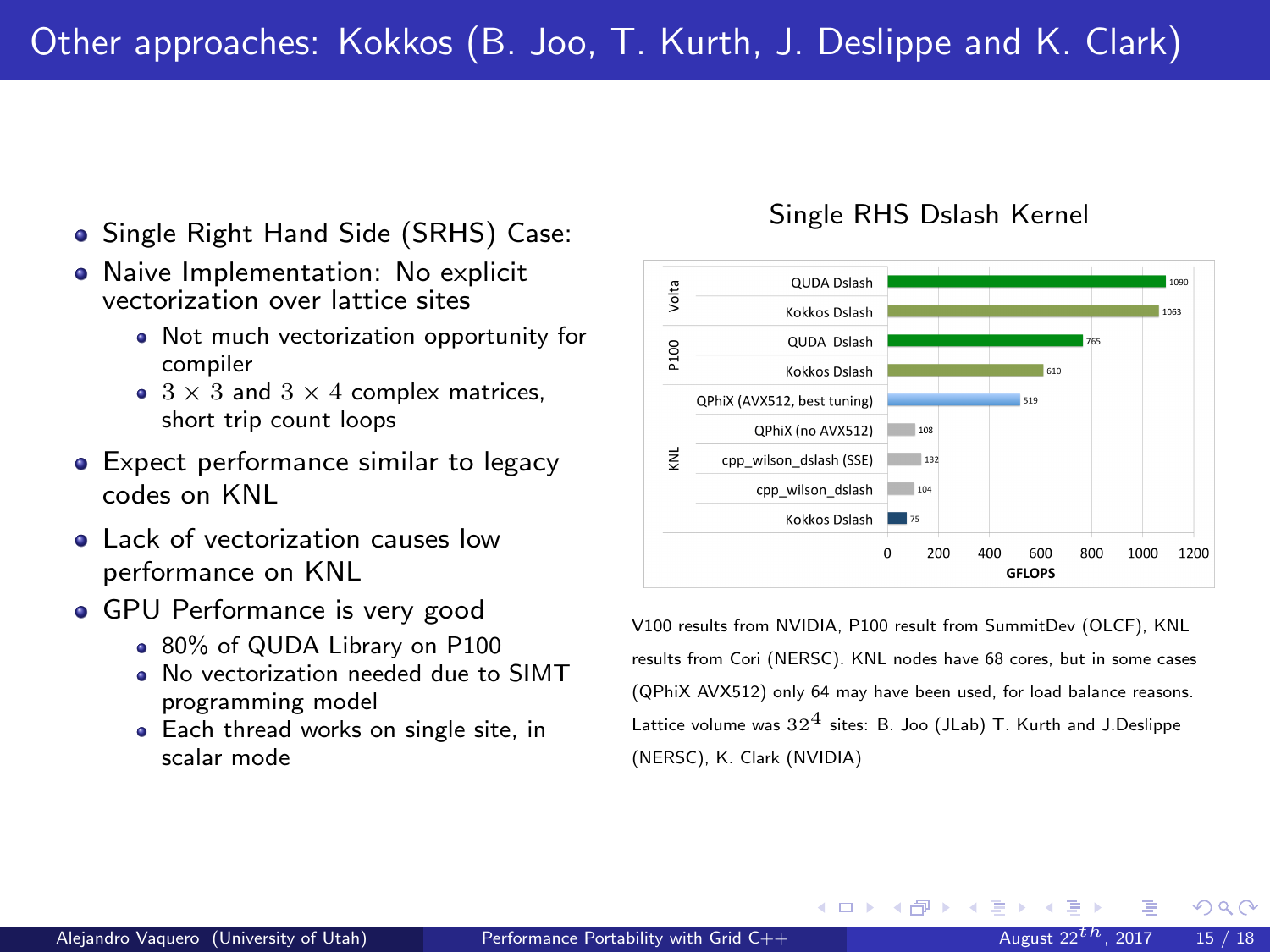- Multi Right Hand Side (MRHS) Case:
- Potential to vectorize over right hand sides and reuse gauge field
- Using regular Kokkos complex, performance was low
	- Still problems with vectorization
- **•** Specializing Vector Type and using some AVX512 intrinsics gave a major boost (navy blue bar)
	- $\bullet$  12 $\times$  speedup over unspecialized
	- Comparable to QPhiX SRHS code
- **GPU** performance was really good. specially on Volta
	- Lower latency, unoptimized code runs better
	- $\bullet$  4 $\times$  speedup in int32 indexing operations

#### Code is performance portable

#### Multi RHS Dslash Kernel



V100 results from NVIDIA, P100 result from SummitDev (OLCF), KNL results from Cori (NERSC). KNL nodes have 68 cores, but in some cases (QPhiX AVX512) only 64 may have been used, for load balance reasons. The lattice volume was  $16<sup>3</sup> \times 32$  sites, with 8 RHS for KNL and 16 for GPU (natural H/W length) B. Joo (JLab) T. Kurth and J.Deslippe (NERSC), K. Clark (NVIDIA)

**←ロ ▶ ← イ 同 →**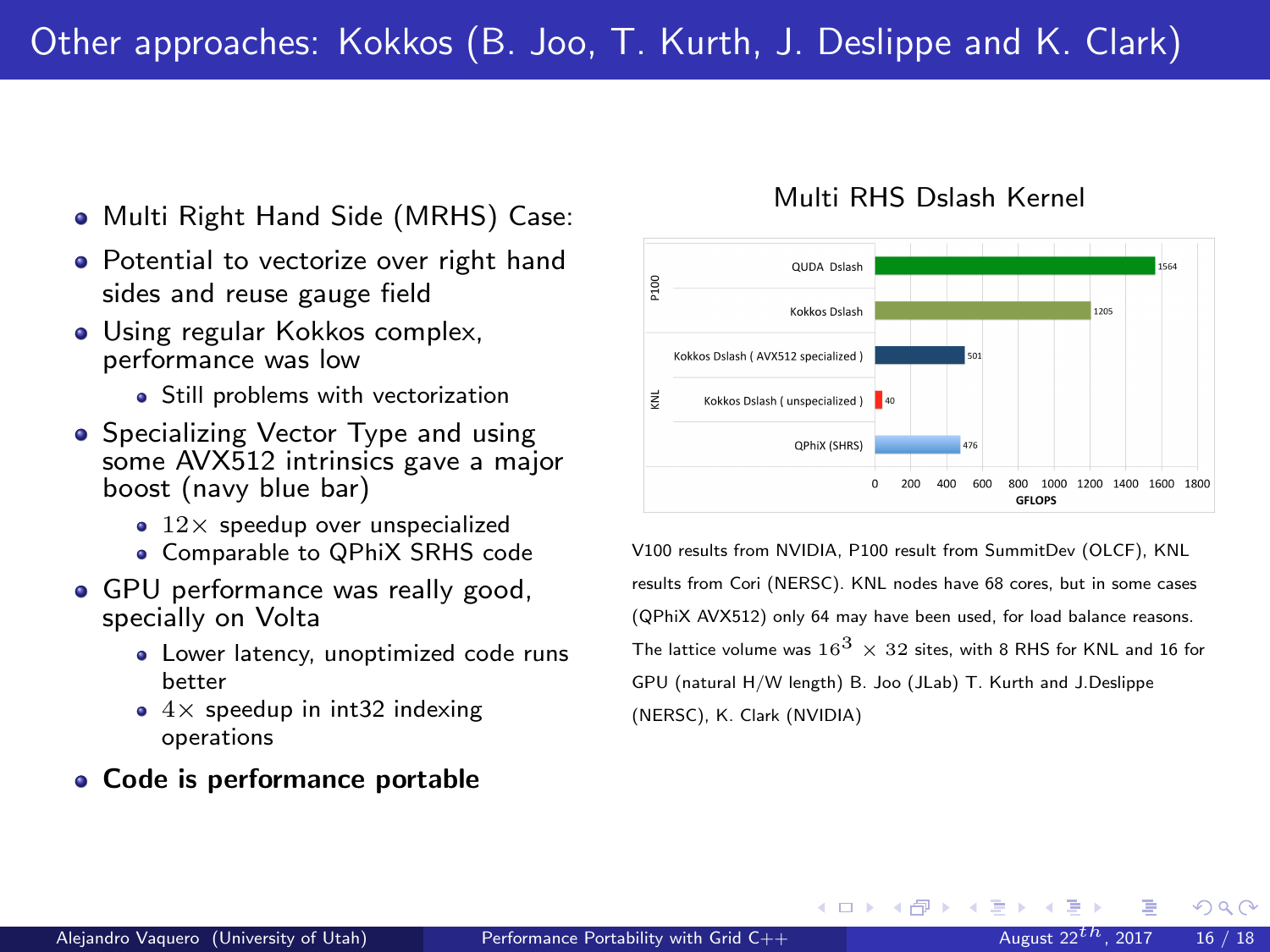# Thank you for your attention

 $299$ 

**K ロ ト K 御 ト K 走 ト**